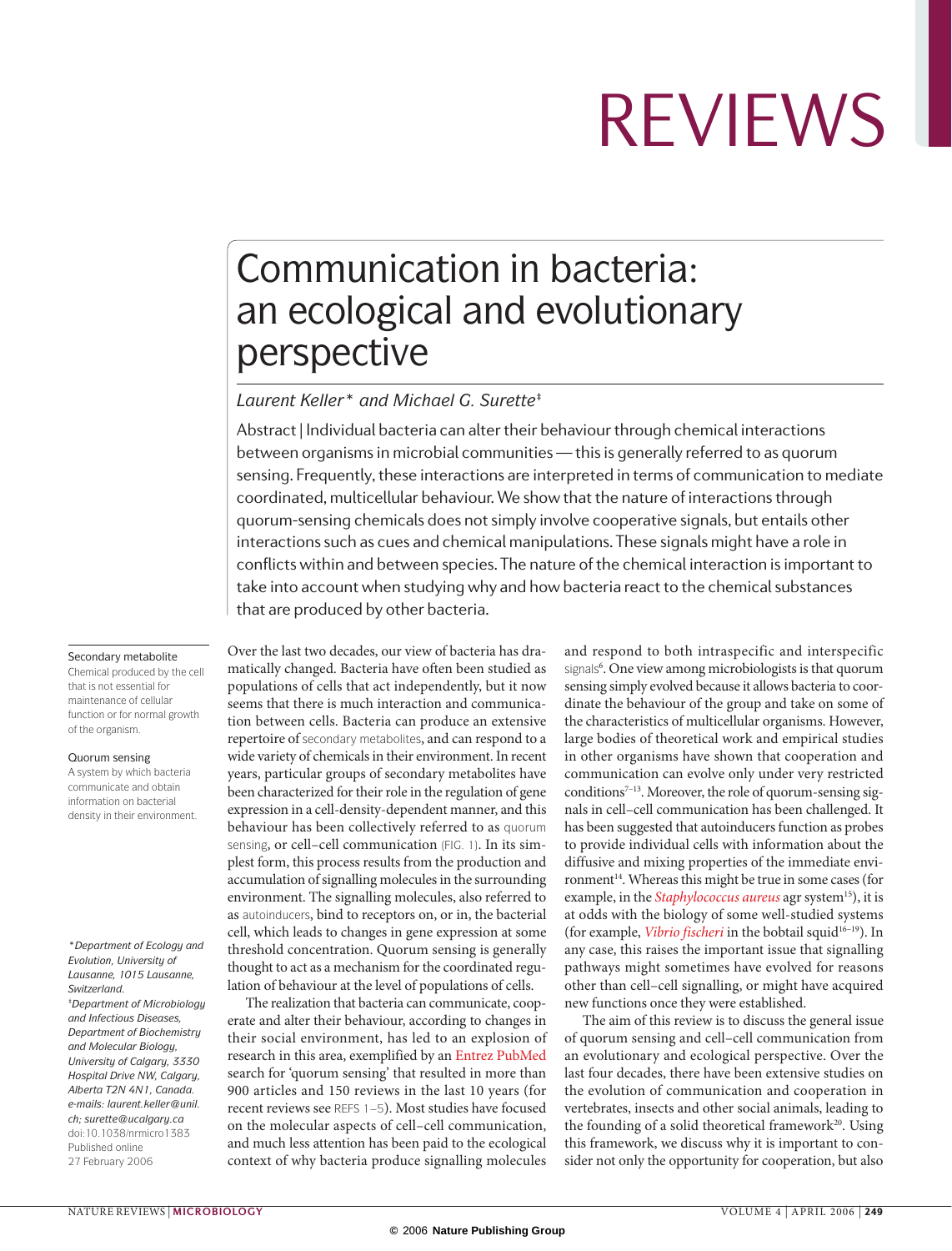

Figure 1 | **Generic scheme for quorum sensing.** In its simplest form, cell–cell signalling results from the production of signalling molecules by emitter cells and their accumulation in the surrounding environment. At some threshold concentration, the signalling molecules bind to receptors on or in the bacterial cell, leading to changes in gene expression in the responding cell. For intraspecies quorum sensing, the emitter and responder are usually the same cells, as illustrated here. Often, but not always, the genes that are involved in synthesis and response activate their own expression — explaining the term autoinducer. A signalling molecule is considered to act at low concentrations and not to be involved in primary metabolism.

#### Autoinducer

A system by which bacteria communicate. Signalling molecules are chemicals, similar to pheromones that are produced by an individual bacterium, which can affect the behaviour of surrounding bacteria.

#### Signal

Any act, structure or chemical emission that alters the behaviour and gene expression of other organisms which evolved because of that effect, and that is effective because the receiver's response has also evolved.

#### *N*-acyl homoserine lactone

A group of intercellular signalling molecules, produced by some Gram-negative bacteria, made up of a homoserinelactone ring with an *N*-linked acyl side chain.

#### LuxS/autoinducer-2

(AI-2). Refers to a conserved gene (*luxS*) found in both Gram-negative and Grampositive bacteria that mediates production of a common signalling molecule autoinducer-2.

#### Pre-protein

A protein initially synthesized as an inactive form that undergoes proteolytic cleavage to release the active protein or peptide.

competition between individuals living in the same environment. Throughout the review, we attempt to apply the established terminology in the field of ecology and evolution to bacterial cell–cell signalling.

#### Cost and specificity of cell–cell signalling

It is currently unclear how commonly cell–cell signalling occurs in bacteria. A survey of the distribution of *N*-acyl homoserine lactone (AHL)-based signalling within bacteria challenged the widespread view that quorum sensing is very common<sup>21</sup>. Nonetheless, the types of potential chemical molecules that bacteria produce and respond to in order to adapt to their environment, including competitive environments with other microorganisms, remain largely underexplored, and the repertoire of chemical molecules that are associated with cell–cell signalling continues to grow. Currently, there are three well-defined classes of molecules that serve as the paradigms for chemical signalling in bacteria: oligopeptides, AHLs and the LuxS/autoinducer-2 (AI-2) class. These three systems will be considered from an evolutionary perspective, in particular in terms of two key components of communication: the cost associated with signalling and information specificity.

It is difficult to precisely define the costs of communication in bacteria. The quantity of the signal produced and the level required to elicit a response are not well defined, particularly in natural environments. Furthermore, this varies not only for each of the three systems, but within each system as well. The protein machinery for the production and export of the signals acts catalytically, and can be assumed to be roughly equivalent in each system. Therefore, we consider that the costs are primarily the metabolic burden that is associated with signal production. The three signalproduction biochemical pathways and their associated metabolic costs are presented in FIG. 2 and TABLE 1, respectively. Costs are also related to the quantity of signal produced, though the relationship between amount and cost will vary for each signalling pathway. Based on the concentration of signal required for a response, it can generally be stated that the amounts produced are inversely proportional to the production costs. An additional consideration in signal production is the specificity of the signal produced. This is in part a measure of the information content of the signal, and specificity generally correlates with the cost of production.

The first of the cell–cell-signalling mechanisms is oligopeptide signalling, which is the predominant signal used by Gram-positive bacteria (FIG. 2a). Typically, a preprotein is generated, processed into the active signalling peptide and exported from the cell<sup>4,22</sup>. The biochemical cost of synthesis is relatively expensive, even for short peptides (TABLE 1). The chemical structure of the signal is precisely defined by the sequence of amino acids, which might be further modified, such as the formation of a thiolactone ring in the *S. aureus* signalling peptides<sup>23</sup>. The oligopeptide signals are highly specific, sometimes allowing distinct signalling within different strains of the same species. This specificity is exemplified by *S. aureus* strains, which are classified according to their oligopeptide signals24,25. Groups are defined as a collection of strains that produce signalling peptides that can cross-activate. Equally significant, the signalling peptides within a particular group act as potent inhibitors of signalling in other groups. In *S. aureus*, and probably other species, it therefore seems that the signalling is highly specific and has a role in intraspecific competition, as well as in coordinated, cooperative behaviour.

The second established paradigm in cell–cell signalling is through AHLs (FIG. 2b). In Gram-negative bacteria, the production of AHLs involves the reaction of *S*-adenosylmethionine (SAM) with an acyl–acyl carrier protein (acyl–ACP), which is typically carried out by an enzyme of the LuxI family<sup>1,26,27</sup>. Acyl–ACP molecules are intermediates in fatty-acid biosynthesis. Both these substrates have an associated metabolic burden for synthesis, and there is an intermediate cost associated with production (TABLE 1). The specificity of this system is only moderate, in that a typical LuxI protein will make one predominant AHL, and one or more minor AHLs. For example, the *Pseudomonas aeruginosa* AHL synthase LasI makes both 3-oxodoecanol-homoserine lactone and 3-oxohexnoyl-homoserine lactone28,29 (FIG. 2b). The AHL signal is typically detected by a member of the LuxR family of transcriptional regulators. The receivers also show some relaxed specificity, as different LuxR proteins differ in the AHL molecules that they recognize, as well as in the number of variants that they can detect. In some cases, the LuxR protein will recognize a wide range of AHLs, such as the *Agrobacterium tumefaciens* and *Chromobacterium violaceum* proteins, which have been exploited to generate general sensors for a wide range of AHL molecules<sup>29,30</sup>.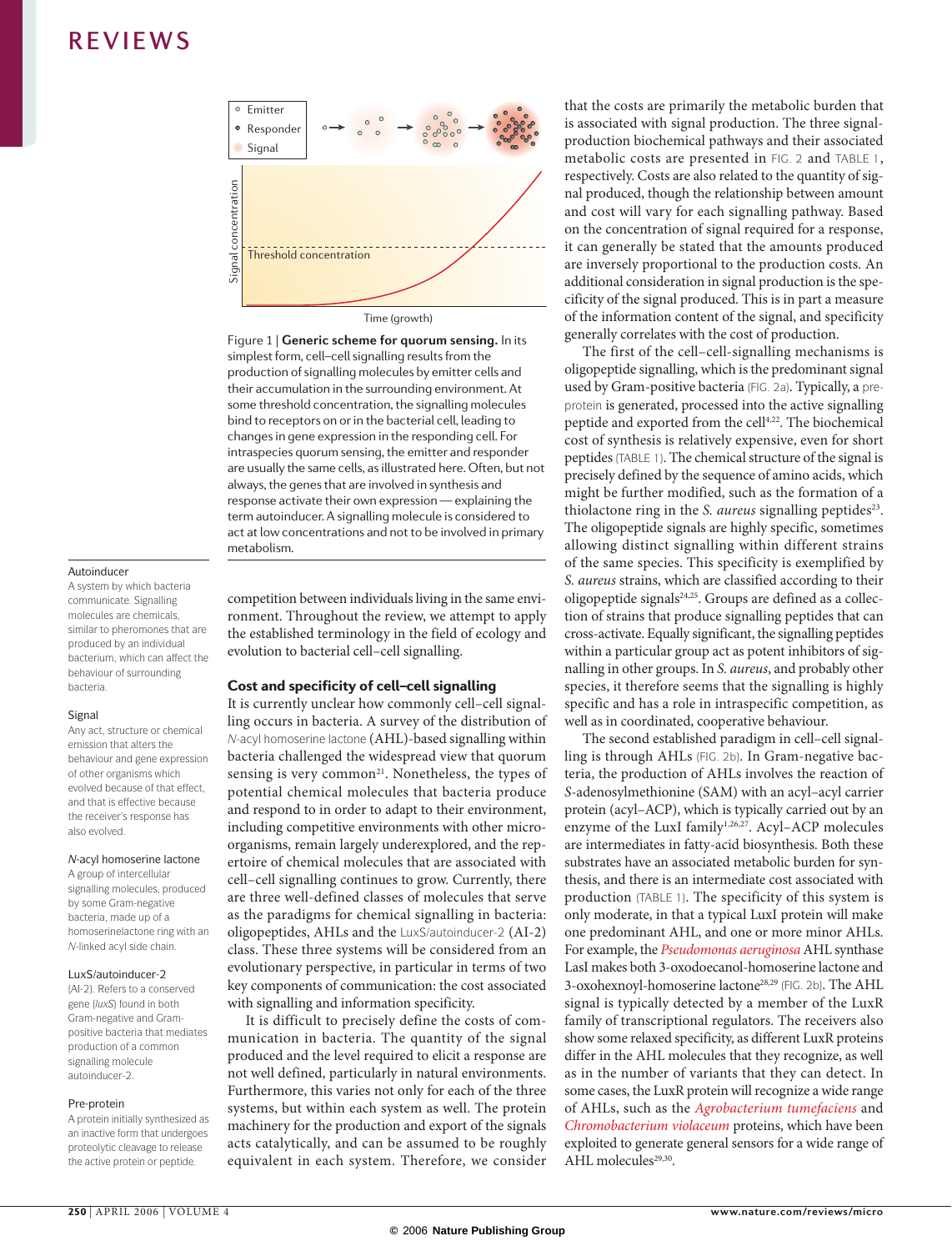

Figure 2 | **The pathways for production of the three common quorum-sensing signals in bacteria. a** | In the case of oligopeptide signalling, a pre-protein is generated that is subsequently processed into the active signalling peptide, which is exported from the cell. The length of the pre-protein chain varies in different systems<sup>4,22</sup>. In some cases, the peptide might be active, as in a nascent chain, whereas in other systems the peptide is modified to be active, such as the thiolactone cyclization of Agr peptides in Staphylococcus aureus<sup>23</sup>. Two representative structures are shown: Bacillus subtilis competence-stimulating factor (CSF)<sup>90</sup> and the AgrD1 signalling peptide from S. aureus<sup>23</sup>. **b** | The production of N-acyl homoserine lactones (AHLs) involves a reaction between S-adenosylmethionine (SAM) and acyl– acyl carrier protein (acyl–ACP) by enzymes that are catalysed by the LuxI family (at least two other unrelated protein families are capable of carrying out this reaction in some bacteria)<sup>1,26,27</sup>. Acyl–ACP molecules are intermediates in fatty-acid biosynthesis. Different LuxI enzymes use different acyl–ACP forms, resulting in distinct chemical structures being produced. The reaction for Vibrio fischeri LuxI is shown, generating the product N-(3-oxohexanoyl) -homoserine lactone. Also shown is the primary product of the Pseudomonas aeruginosa LasI enzyme, N-(3-oxododecanoyl)-homoserine lactone<sup>28</sup>. c | AI-2 signal is generated as part of a degradation pathway from the by-product of SAM metabolism<sup>32,33</sup>. S-adenosylhomocysteine (SAH) is generated by the action of many methyltransferases in the cell as part of normal metabolism. SAH is a potent inhibitor of the methyltransferases, and its removal from the cell is important for normal physiology. In some bacteria, SAH is converted to S-ribosylhomocysteine (SRH) by the enzyme Pfs. The enzyme LuxS converts SRH to homocysteine (Hcy) and to 4,5-dihydroxy 2,3-pentanedione (DPD), which spontaneously cyclizes into several furanones in chemical equilibrium<sup>35-38</sup>.

The third cell–cell-signalling system in bacteria is generally referred to as the LuxS/AI-2 pathway<sup>31-33</sup>. This system is found in many Gram-negative and Gram-positive bacteria31,32,34. The signal that is produced by all strains is thought to be an identical product (4,5-dihydroxy-2,3 petanedione) that is in chemical equilibrium with several furanones<sup>35,36</sup> (FIG. 2c). The receptors for AI-2 in *Vibrio harveyi* and *Salmonella enterica* serovar Typhimurium bind different stereoisomers (the *S-* and *R-*forms of 2-methyl-2,3,3,4-tetrahydroxytetrahydrofuran, respectively<sup>37,38</sup>). Therefore, it seems that this pathway is not specific at all, and so cannot convey precise information. Interestingly, this is also the pathway that is associated with the lowest cost of production (TABLE 1). The signal is generated from the degradation of the key metabolic compound *S*-adenosylhomocysteine (also involved in the production of AHLs), and many investigators have considered this to be a primary metabolite rather than a signal that is involved in cell-cell communication<sup>33,39</sup>.

Because signal production incurs costs, we must examine the benefits that are associated with signal production, and the mechanisms that prevent bacteria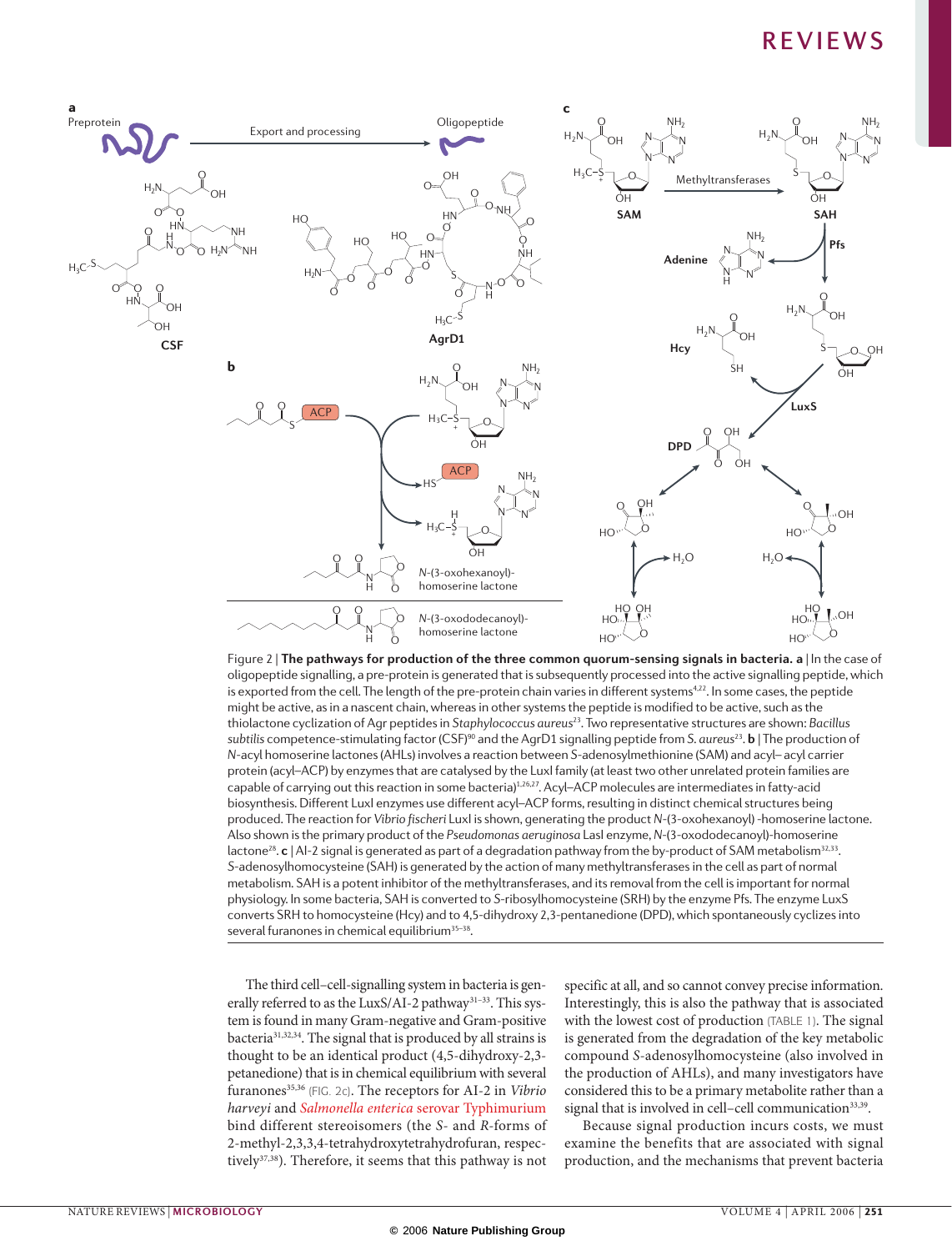#### Chemical manipulation

Chemical emission that alters the behaviour and gene expression of other organisms. However, contrary to a signal, the effect induced by chemical manipulation has a negative effect on the fitness of the receiver.

#### Cue

An act, structure or chemical emission that alters the behaviour and gene expression of other organisms. However, contrary to a signal, it did not evolve specifically for that effect.

from cheating by not producing the signal<sup>40,41</sup>. To illustrate this point, imagine a colony of bacteria in which one cell stops producing the signal. This would remove the burden that is associated with signal production, yet allow this cell to benefit from the coordinated behaviour within the colony. Therefore, signal production might frequently be an altruistic behaviour that provides benefits to the colony, but is associated with a cost for the individual producing the signal. Similarly, the response to a signal might incur a cost to the individual, but benefit the colony. The question, therefore, becomes why do bacteria produce costly signals or respond to such signals if it increases the fitness of other individuals at a personal cost? After all, the principle of natural selection is to favour those individuals that have higher survival and fecundity than their neighbours. To address this question, we first need to outline the possible modes of communication between organisms in relation to the consequences on the fitness of the emitter and receiver.

#### Signals, cues and chemical manipulation

Communication has evolved in many organisms, with the most sophisticated forms being found in social organisms, in particular humans. For true communication to occur, two conditions must be met. First, one or several individuals must produce a signal that can be perceived by other individuals, and second, the perceivers must alter their behaviour in response to this signal (BOX 1). Importantly, communication can be selected for and remain stable over evolutionary time only if both the emitter and the receiver gain benefits from communicating<sup>42</sup>. Because producing a signal implies a cost, natural selection will select against signal production if the change of behaviour in the receiver does not translate into a benefit for the emitter. Inversely, a receiver's responses to a chemical, acoustic or visual signal will be selected against if it does not translate into a direct benefit and increase in individual fitness. In other words, communication between two parties will evolve and remain stable only if both parties benefit from the transfer of information that is conveyed by the signal.

It is important to realize that the mere demonstration of bacteria responding to a chemical substance produced by other bacteria does not necessarily imply communication. In general, there are two situations in which changes in behaviour can occur without communication: when bacteria use information from chemicals that are produced for purposes other than communication, or when there is chemical manipulation by other bacteria living in the same environment. In the first situation, imagine that bacterial species A benefits when it obtains information on the density of species B in the environment. In such cases, individuals of species A will be selected to use any reliable cue that provides information on the density of species B (BOX 1). This could, for example, be a metabolic residue that is produced by B. In this case, one cannot say that species A and B communicate. Rather, the metabolite that is produced by B is used as an informational cue by A to adaptively change its own behaviour, perhaps at the detriment of individuals of species B. A variation on this is eavesdropping, in which the metabolite that is sensed by A is an autoinducer that is produced by B. In this case, the same autoinducer substance functions as a signal for communication between cells of species B, and as a cue for members of species A to access information on species B's density.

An example of an autoinducer signal of one species being used as a cue by another might be the interaction of oropharyngeal flora with the opportunistic pathogen *P. aeruginosa* in cystic fibrosis. In this case, the Grampositive oropharyngeal flora produces significant levels of AI-2, whereas *P. aeruginosa* does not produce AI-2 but does respond to it<sup>43</sup>. In this interaction, there is probably no benefit for the Gram-positive flora to associate with, or provide information to, *P. aeruginosa.* Accordingly, it is unlikely that AI-2 is produced by the Gram-positive flora as a means to communicate with *P. aeruginosa*. AI-2 is therefore best described as a cue that is used by *P. aeruginosa*, rather than a signal that evolved for interspecific communication.

The second situation in which behavioural change without communication can occur is if there is chemical manipulation (BOX 1). There are increasing examples of parasites that manipulate the behaviour of their host by producing chemical substances that interfere with the host's neuroendocrine system<sup>44-46</sup>. In the same vein, it is conceivable that some bacteria might chemically manipulate other bacteria to behave against their own interests. In that case, the action of the chemical substance should not be regarded as communication, because one of the

|  |  | Table 1   Metabolic costs of signal production in bacterial cell-cell-signalling systems |  |
|--|--|------------------------------------------------------------------------------------------|--|
|  |  |                                                                                          |  |

| Signal                        | <b>Metabolic Cost*</b> | Example                                                                                                    |
|-------------------------------|------------------------|------------------------------------------------------------------------------------------------------------|
| Oligopeptides                 | High                   | 184 ATP (for the AgrD protein of Staphylococcus aureus,<br>46-amino-acid preprotein) $*$                   |
| N-acyl homoserine<br>lactones | Intermediate           | 8 ATP (for butyryl-homoserine lactone, C4-HSL, produced<br>by Rhll in Pseudomonas aeruginosa) <sup>§</sup> |
| Autoinducer-2                 | Low/none               | $0-1$ ATP                                                                                                  |
|                               |                        |                                                                                                            |

\*The metabolic cost assumes no cost for the basic precursors (for example, amino acids for protein or *S*-adenosylmethionine production) but ATP or ATP equivalents for the generation of the signal. This might underestimate the metabolic costs. <sup>‡</sup>The minimal metabolic cost of production is 4 ATP per residue for protein synthesis. Although the final oligopeptide might be as small as a pentapeptide, it is usually generated as a larger pre-protein. § Assuming a cost of 1 ATP for *S*-adenosylmethionine and 10 ATP for butyryl–ACP (assuming 3 ATP equivalents for each of the 2 NADPH required in the synthesis of butyryl–ACP and 1 ATP in the synthesis of malonyl CoA). Note that the butyryl-homoserine lactone is the simplest N-acyl homoserine lactone used as a signal in bacteria. ¶ 1 ATP would be the cost of *S*-adenosylmethionine production, but this could be disregarded as the ATP invested in *S*-adenosylmethionine contributes to 1 carbon metabolism.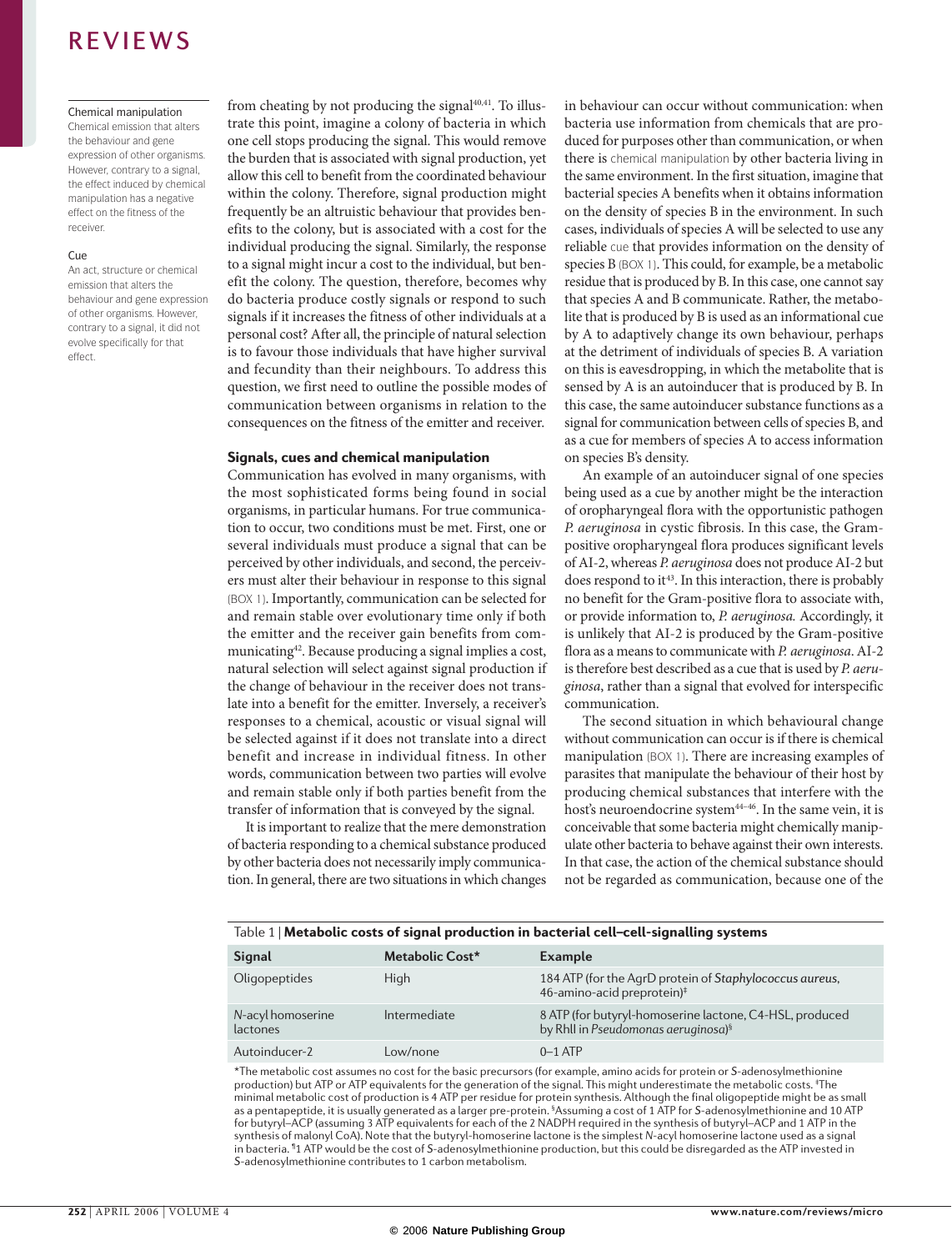#### Box 1 | Terminology used to describe chemical interactions

#### **Signal**

Any act, structure or chemical emission that alters the behaviour and gene expression of other organisms, evolved because of that effect and is effective because the receiver's response has also evolved.

#### **Cues**

Also an act, structure or chemical emission that alters the behaviour and gene expression of other organisms. However, contrary to a signal, it did not evolve specifically for that effect.

#### **Chemical manipulation**

Chemical emission that alters the behaviour and gene expression of other organisms. However, contrary to a signal, the effect induced by chemical manipulation has a negative effect on the fitness of the receiver.

> partners would benefit by not responding to the chemical substances that are produced by the other species.

A possible example of chemical manipulation comes from interactions in complex communities that form dental plaque in the human oral cavity. These communities form temporal and spatial arrangements of different bacteria3,47,48. Although the complexity of interactions in these communities is only beginning to be unravelled, interactions between species have been characterized in a few instances, such as for *Streptococcus gordonii*  and *Veillonella atypica*, two species that are involved in the early colonization of the dental enamel. *V. atypica* requires *S. gordonii* to be present to colonize dental surfaces because *S. gordonii* ferments sugars and releases lactic acid, which is the preferred carbon source for *V. atypica*. Interestingly, it has been shown that *V. atypica* produces a soluble chemical that induces amylase expression in *S. gordonii*, thereby increasing the degradation of complex carbohydrates and lactic-acid production<sup>49</sup>. As there is apparently no direct benefit for *S. gordonii* to respond to the substance that is produced by *V. atypica*, this indicates that this might be a case of chemical manipulation whereby the emitter alters the behaviour of the receiver to its own benefit.

It is important to differentiate between signals, cues and chemical manipulation, which differentially affect the fitness of the emitter and the receiver. For example, receivers will generally be selected for greater sensitivity to chemical signals; receivers better able to resist chemical manipulation, however, will be favoured over evolutionary time. Therefore, pathways that are involved in chemical manipulation and communication through chemical signals should evolve differently over time.

Elucidating the effects of chemicals on the fitness of emitters and receivers might have some medical implications. In the case of the interaction of *V. atypica* and *S. gordonii* on tooth enamel, it would probably be more difficult to interfere with the cellular interactions if it was a case of chemical manipulation rather than true communication. This is because, with chemical manipulation, the emitter is selected to produce chemicals that elicit a response to which the receiver cannot escape. In other words, under chemical manipulation, there has been a long evolutionary arms race between the emitter and the receiver, with the effect being that the chemicals that are currently used are highly efficient, possibly directly acting on the physiology of the responder. By contrast, in a situation in which there is no conflict, the receiver has not been selected to escape the effect of the chemicals that are produced by the emitter and, accordingly, such systems are likely to be less resilient to external perturbations.

#### Conditions for the evolution of communication

Because communication incurs a cost in terms of signal production, it is important to understand the conditions under which a behaviour that favours others at individual expense can evolve. Contrary to the expectation that is derived from natural selection, among many social species some individuals behave altruistically and forego some of their direct reproduction to help other individuals. In the most extreme cases, the physiology of some individuals (for example, ant workers) precludes reproduction entirely. How can characteristics that prevent individuals from transmitting copies of their own genes to descendants arise and persist?

*Intraspecific interactions between bacteria.* In species that lack complex cognitive abilities, the only possible selective force that promotes cooperation during intraspecific interactions is kin selection, as elegantly demonstrated more than 40 years ago by the evolutionary biologist William D. Hamilton<sup>8,9</sup>. The general principle of kin selection is that altruistic acts that are directed toward relatives produce an important kind of reproductive compensation (BOX 2). By enhancing the reproduction of relatives, a help-inducing gene indirectly propagates copies of itself in those relatives. The power of Hamilton's theory was that it showed that help-inducing genes benefit in an essentially identical way when the help is directed towards non*-*descendant relatives, such as siblings.

Kin-selection theory gives the conditions under which an altruistic act will be positively selected. It involves three terms: the change in the actor's personal fitness, the change in the recipient's personal fitness, and the relatedness (meaning the proportion of genes shared by common ancestry) between the actor and the recipient. A general description of Hamilton's rule is that altruistic acts are more likely to be selected for when individuals are closely related and when the decrease in the actor's personal fitness is relatively small compared to the increase in the recipient's fitness. In bacteria, therefore, the three factors that are conducive to intraspecific communication are high relatedness between bacteria (which is the case for clonal groups that are derived from a single founding cell; see FIG. 3), low cost of signal production (for example, AI-2-dependent signalling) and high benefit for bacteria to behave in a coordinated manner (for example, coordinate regulation of virulence genes or in fruiting body formation in *Myxococcus*).

Inversely, communication should be less common when multiple strains of the same species of bacteria are mixed, when signal production is costly or when the benefits of coordinated behaviour are limited. An experimental study with the pathogenic bacterium *P. aeruginosa* showed that higher relatedness results in higher levels of

#### Fruiting body

A specialized macroscopic, spore-producing structure that is formed by some fungi (for example, mushrooms), slime moulds and mycobacteria.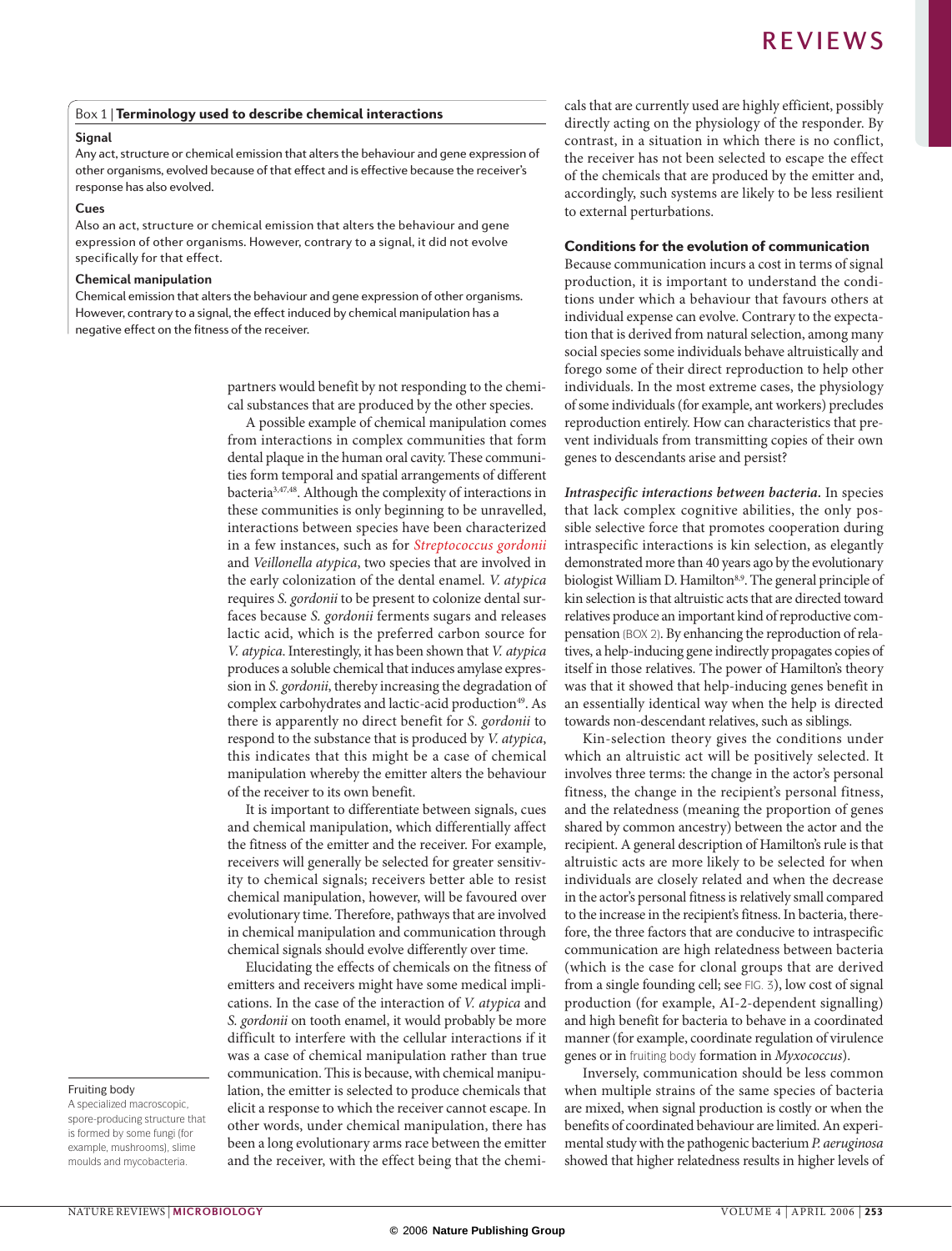#### Cheater

An individual obtaining benefits from a collectively produced public good that are disproportionally large relative to its own contribution to that good.

#### Conjugative plasmid

A plasmid that can move from one cell to another during the process of conjugation.

cooperation, as demonstrated by a higher investment in the production of siderophore iron-scavenging agents in lines that are kept under higher relatedness<sup>50</sup>. Similarly, experiments in which strains of *Myxococcus xanthus* were competed against one another in all possible pairwise combinations showed that in most pairings, at least one competitor showed strong antagonism towards its partner<sup>51</sup>. These data show that bacteria can perceive the presence of different strains and that changes in overall relatedness might have profound effects on population growth and survival.

One group of bacteria in which signalling seems to be particularly prevalent is in bacterial pathogens (although the view that signalling is more prevalent in these bacteria might be a result of bias from an emphasis on research on pathogens). Importantly, pathogens might frequently form microcolonies with clonal individuals when there is local colonization within the host (FIG. 3), therefore providing the prerequisites for signalling to evolve. In this situation, coordinated expression of virulence determinants would be most advantageous when the cell number in the microcolony reaches a critical threshold.

Similarly, bacteria in the environment might use quorum sensing to regulate expression of extracellular enzymes that degrade macromolecules. As both the enzymes and their products will diffuse away from the cell or cells, there is an advantage to initiating catabolic production when there are sufficient numbers of cells to scavenge all the products. This is clearly more efficient in a microcolony than in single isolated cells, and coordinate expression of these enzymes using intraspecies signalling systems would be optimal. In this respect, it is interesting to note that many of the virulence determinants that are regulated through quorum-sensing pathways are extracellular.

#### Box 2 | **Kin selection**

Hamilton's rule spells out kin-selection theory by giving the conditions under which an altruistic act will be positively selected. It involves three terms: the change in the actor's personal fitness, the change in the recipient's personal fitness, and the relatedness between the actor and the recipient. The degree of relatedness is a measure of the genetic similarity between these two individuals, and is equal to the probability that a random gene of the recipient has an identical copy, by descent, in the actor. So, a general description of Hamilton's rule is that altruistic acts are more likely to be selected for when individuals are closely related and when the decrease in the actor's personal fitness is relatively small compared to the increase in the recipient's fitness.

An individual helping a relative indirectly promotes the transmission of copies of its own genes to the next generation. How many of its genes will be transmitted depends on the relatedness between both individuals, the benefit that the altruistic act brings to the recipient, and the induced cost for the altruistic individual. Benefits and costs typically represent differences in the number of descendants, which is the basic unit used in evolutionary biology. If the degree of relatedness between an actor and a recipient is *r*, the cost to the altruistic individual is *c* and the benefit for the beneficiary is *b*, the altruistic act will be favoured when  $(b \times r) - c > 0$ .

Here is a simple example to illustrate Hamilton's rule. Imagine a gene that programmes an individual to die so as to save relatives' lives. One copy of the gene will be lost if the altruist dies, but the gene will increase in frequency in the population if, on average, the altruistic act saves the lives of more than 2 siblings (*r*=0.5), more than 4 nephews or nieces (*r*=0.25), or more than 8 cousins (*r*=0.125). J.B.S. Haldane fully apprehended kin-selection theory and Hamilton's rule when he announced, having done some calculations on an envelope in a pub, that he would be ready to give his life to save 2 brothers or 8 cousins!

In the simplest case of bacterial colonization, microcolonies are probably established from single cells, as in infections in which bacteria establish on mucosal surfaces (some pathogens), in the environment in which they might colonize new sites or even in liquid environments that are not well-mixed. In these instances, cell– cell-signalling control of gene expression might provide a selective advantage to the wild-type over the signalling-deficient strains (FIG. 3). This would be the case in which cell–cell signalling controls extracellular enzymes and/or virulence factors. Even if signalling-deficient mutant strains (cheaters) accumulated over time in the community, they would be at a selective disadvantage in the next colonization event and would therefore not have an advantage over time. This assumes that colonization is initiated clonally by a single cell and that (at least initially) cell–cell signalling operates within the microcolony and not between microcolonies<sup>40</sup>.

There are examples, however, of signalling within groups of non*-*clonal bacteria, such as *M. xanthus*. In these organisms, individual cells aggregate under starvation conditions and form fruiting bodies (FIG. 3). Within these fruiting bodies, some cells develop into spores and the others die52–56. In *M. xanthus*, this process is mediated by two signalling pathways: the first (A-signalling) leads to aggregation of cells, and the second (C-signalling) involves the formation of a mound and, ultimately, fruiting-body formation<sup>54,56,57</sup>. The C-signalling requires cell–cell contact, as the signalling molecule is on the surface of the cell58,59. Cheaters that are defective in either A- or C-signalling have been identified which are overrepresented in the spore-forming population when grown in mixed colonies with wild-type cells. When grown in monoculture, they produce spores at a lower frequency than wild-type cells60,61. If one considers the wild-type behaviour to be altruistic, then these cheaters take advantage of wild-type cells, but fare less well on their own.

Another exception to the notion that intraspecies cell–cell signalling occurs predominantly within clonal groups is the role of peptide signalling in conjugative plasmid transfer in *Enterococcus* species<sup>62,63</sup>. In a population of cells that all contain plasmid, inhibitory signals prevent non-productive mating from occurring. The signalling oligopeptide produced in cells that lack the conjugative plasmid is detected by donor cells that contain the plasmid. Initially, cells produce an aggregation substance that promotes the physical association of cells to facilitate efficient conjugation-mediated plasmid transfer. This system necessarily functions between non*-*clonal cells, and allows for the very efficient transfer of these conjugal plasmids in mixed populations of *Enterococcus* species. Of clinical concern is the fact that antibioticresistance genes, in particular those encoding resistance to vancomycin, reside on these plasmids.

*Interspecific interactions between bacteria.* Cooperation between species also poses a difficult challenge to evolutionary theory because conditions under which individuals pay a cost to benefit another species are rare<sup>20</sup>. However, two main conditions that might be conducive to interspecific cooperation are partner fidelity and part-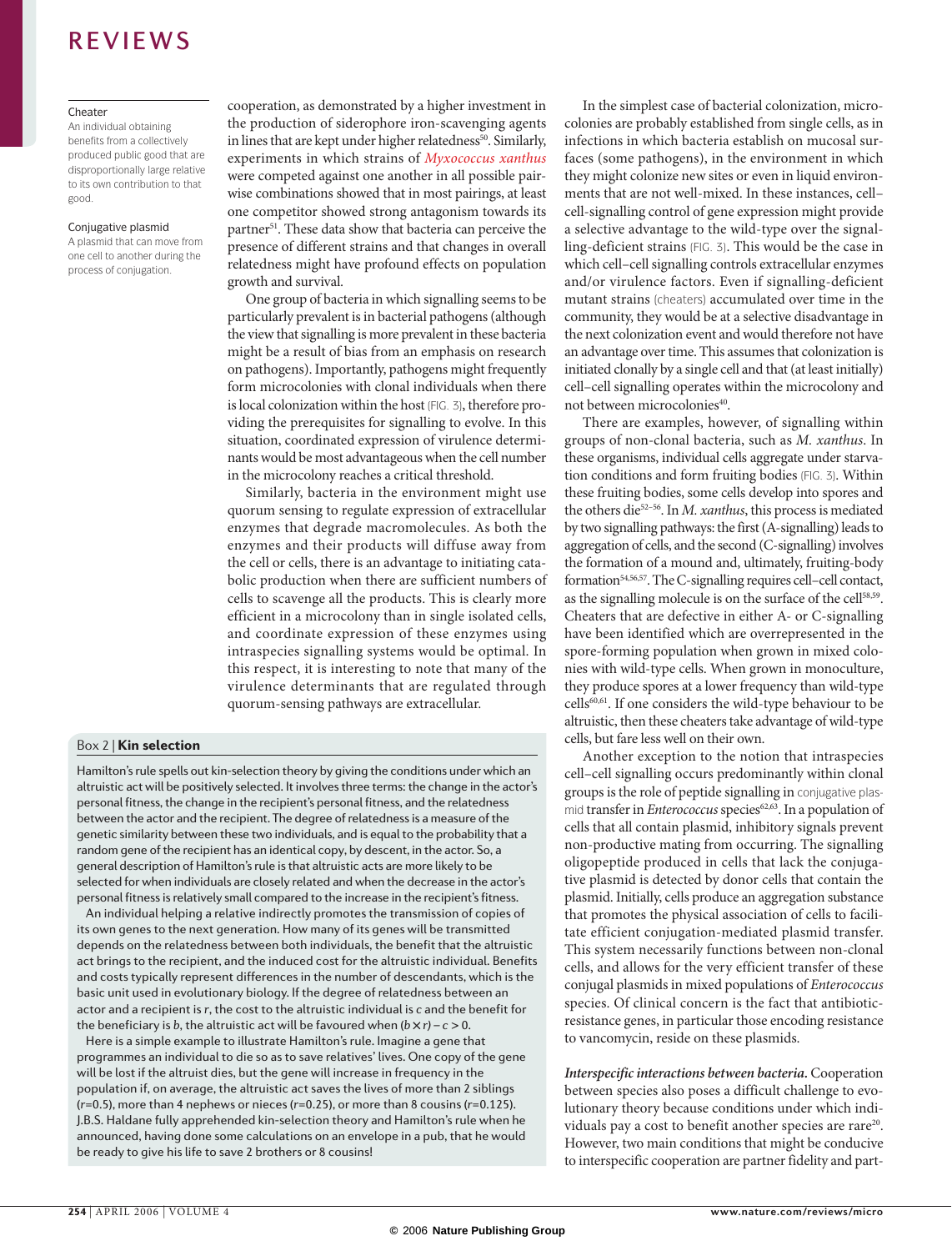

Figure 3 | **Clonal relationship and intraspecies signalling. a** | For most quorum-sensing bacteria, intraspecies cell–cell signalling predominates in clonal populations of cells. The role of cell–cell signalling is hypothesized to function most significantly early during colonization of a new site. Microcolonies will form from single cells and will therefore be clonal in nature. Where cell–cell signalling would provide a competitive advantage, quorum-sensing-positive (QS+) cells will form microcolonies more efficiently. Even if cheaters accumulate within a maturing community, these cells will be at a disadvantage in subsequent colonization events. For example, in Pseudomonas aeruginosa it has been shown that quorum sensing has an important role in colonization and virulence in cystic fibrosis, and in most patients it seems that infection is established clonally<sup>91</sup>. Isolates from patients are predominantly N-acyl homoserine lactone (AHL) producers, however isolates that are defective in AHL production are also found<sup>92</sup>. This behaviour is not restricted to adhered populations, as illustrated, but could occur effectively in non-attached populations of aggregates or cells that grow in static conditions in which local concentrations of signals (and extracellular enzymes) could accumulate around cells. **b** | For bacteria that undergo fruiting-body formation and sporulation, such as Myxococcus species<sup>52-56</sup>, colony formation is fundamentally different. The initial event involves the aggregation of cells (triggered by a signalling pathway called A-signalling, in the case of Myxococcus xanthus) followed by the formation of a fruiting body (involving a contact-dependent signalling pathway called C-signalling). Last, a fraction of cells within the fruiting body develop into spores (thick black outline) and will seed the next generation of free-living cells. Because the initial event is an aggregation of cells within a local area, there is no guarantee of clonality. The pathway on the left would prevail if there was a mechanism to prevent non-signalling cells from aggregating, and the pathway on the right would occur if cheating occurs.

ner choice (for an example, see REF. 20). Partner fidelity describes a situation in which two or more individuals of different species are associated for an extended series of exchanges. Under such conditions, the fitness of each partner is positively dependent on the fitness of the other. Biological examples that fulfil this condition include vertically transmitted symbionts and commensals (for example, mitochondria and ant–acacia symbiosis).

In bacteria, it is unclear whether such situations are frequently met. A possible example would be syntrophic interactions — for example, in the case in which complete degradation of aromatic compounds by fermentative pathways becomes energetically favourable only if the bacteria that carry out the first biochemical steps are associated with methanogens or sulphur-reducing bacteria that further metabolize the products<sup>64</sup>. However, it is as yet unclear whether there is partner fidelity in such syntrophic associations and whether species have co-evolved to establish efficient systems of interspecific communication and cooperation, or whether species simply preferentially associate with others having complementary biochemical machinery.

Partner choice, the other main condition that allows for interspecific mutualisms, occurs when individuals interact and reward other cooperative individuals, but avoid rewarding less cooperative individuals. Choice might take several forms, ranging from establishing cooperation with only one of several potential partners to altering the duration of cooperation with a partner according to its own propensity to cooperate. It is unclear to what extent partner choice does occur in bacteria and, if so, under what conditions. In some respects, a possible example would be the plasmid-mating systems of *Enterococcus* species, in which signalling operates to avoid costly unproductive matings between only recipient cells or only donor cells<sup>62,63</sup>.

Although there are many examples showing that bacteria respond to chemical substances that are produced by other organisms, there are no conclusive examples of communication systems that have specifically evolved for interspecific interactions. For example, interspecies interactions, such as crosstalk between AHL signals between two cystic-fibrosis pathogens, *P. aeruginosa* and *Burkholderia cepacia*65,66, probably do not represent an evolved, coordinated behaviour, but rather a fortuitous overlap in signal molecules that are produced and the range of AHLs to which each bacteria can respond. Indeed, the clinical association of these two bacteria is

#### Symbiont

An organism living in a close, long-lasting and more or less beneficial association with another organism.

#### Syntrophic association

A process whereby two or more microorganisms cooperate to degrade a substrate or substrates that neither can degrade alone.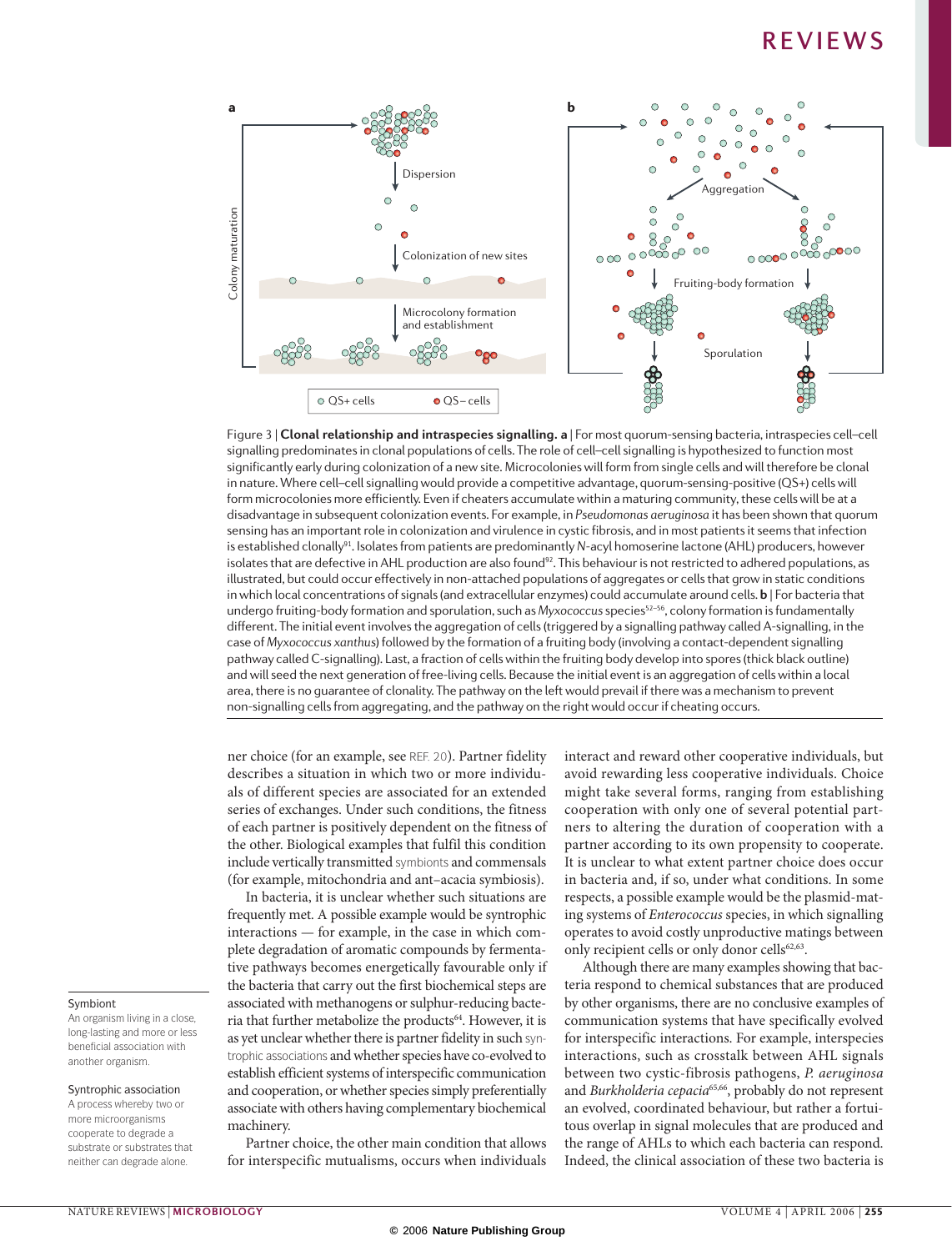

Figure 4 | **Chemical signalling within microbial communities of oral bacteria.**  Biofilm communities within the oral cavity are characterized by complex spatial and temporal organization. Many examples of chemical signalling within these communities have been described. Some examples are presented here. **a** | Veillonella atypica produces a soluble chemical that induces amylase expression in Streptococcus gordonii, increasing the fermentation of complex carbohydrates and lactic-acid production<sup>49</sup>. Lactic acid is the preferred carbon source for V. atypica. **b** | LuxS-dependent autoinducer-2 (AI-2) production is important for biofilm development in Streptococcus gordonii. luxS mutants have altered biofilm formation and carbohydrate metabolism<sup>93,94</sup>. Al-2 is also produced by several oral bacteria. **c** | LuxS activity has been shown to be important for S. gordonii to form mixed biofilms with Porphyromonas gingivalis<sup>94</sup>. **d** | The natural competence of Streptococcus mutans is enhanced in biofilms through the oligopeptide competencestimulating peptide (CSP) signalling pathway<sup>95</sup>. CSP signalling also contributes to biofilm formation in S. mutans<sup>96</sup>. In addition to chemical signalling between different species, there are also many specific physical interactions that contribute to the temporal and spatial organization of these communities $3,47,48$ .

a recent phenomenon, and the AHL molecules that are produced by different isolates of both organisms vary<sup>67,68</sup>, possibly leading to complex interactions between different isolates with overlapping activating and inhibitory signals. This would be similar to the diversity and grouping in oligopeptide signals that are observed in *S. aureus*24.

Our lack of understanding of the relationship between species is also illustrated in the case of the complex communities that form in the human oral cavity. Although it is well known that these communities comprise ordered spatial arrangements $3,47,48$  (FIG. 4), the exact nature of the relationship between species remains unclear. Therefore, the interaction between *S. gordonii* and *V. atypica*49, discussed previously, represents an example of an interaction that has yet to be clearly resolved with respect to communication, cues or chemical manipulation.

The intricate organization and interaction of bacteria within dental plaques is not unique, but represents one of the better-characterized complex microbial communities. In fact, most microorganisms probably exist in similar complex communities that exhibit temporal and spatial organization. The extent to which these communities are determined by chemical interactions, such as signalling and chemical warfare, as well as competition, niche partitioning and environmental limitations (flushing, temporal and spatial heterogeneity) is an area ripe for investigation.

It is also possible to have stable associations between species that are not dependent on chemical signalling or detection through alteration of the environment. An example is the association of yeast and bacteria that are commonly found on grapes. In the laboratory, this can be mimicked by growth in grape juice or in laboratory media with high concentrations of glucose. The yeast *Saccharomyces cerevisiae* grows well in monoculture or in co-culture with the bacteria *Pseudomonas putida*69. In monoculture, *P. putida* can grow initially but does not survive because it ferments the carbohydrate, leading to the acidification of the environment, which it cannot tolerate. When grown together, however, both the bacteria and the yeast survive. This is the consequence of the yeast altering the environment by removing the high concentration of carbohydrate and reducing the acidification of the media by the bacteria<sup>69</sup>. In this case, it is not a response of the bacteria to a chemical produced by the yeast; it is a consequence of the yeast altering the environment that leads to the apparent interaction.

*Interactions between bacteria and their host.* In addition to bacteria–bacteria interactions, many bacteria are highly evolved for interaction with their eukaryotic hosts — in many instances, cell–cell-signalling systems of the bacteria have been implicated in the interaction. The best example is that of the symbiotic interaction of *V. fischeri* and its eukaryotic host, the bobtail squid<sup>16-18</sup>. Bacterial chemotaxis towards compounds found in the squid's light-organ mucus<sup>70</sup> and colonization of the light organ require motility<sup>71,72</sup>. Quorum-sensing pathways control genes that are involved in motility, biofilm formation and colonization, in addition to the genes for light production<sup>73</sup>. Two other quorum-sensing systems, AinS and LuxS, in addition to the canonical LuxI/LuxR system, contribute to light production and colonization<sup>73,74</sup>. On the host side, it is known that colonization by the bacterium is necessary for normal development of the light organ<sup>75-77</sup>.

Perhaps most remarkably, the ability of the bacteria to produce light is important for them to remain competitive in the light organ. Mutants that are defective in the regulation of the *lux* genes or in the luciferase itself are less competitive in the colonization and long-term survival in the light organ than bacteria that are competent in light production<sup>78</sup>. It is not clear how the host can select specifically for luminescence-competent bacteria. It has been suggested that in the light organ, luciferase activity might be used to reduce the level of free oxygen  $(O<sub>2</sub>$  is consumed in the light-producing reaction), consequently reducing toxic reactive-oxygen species that are generated by the host<sup>78,79</sup>.

Evidence that a host might have the means to prevent cheating by symbiotic bacteria also comes from work on rhizobia and their legume host. In an elegant study, Kiers *et al.*<sup>80</sup> showed that soybeans could penalize rhizobia that fail to fix nitrogen inside their root nodules. This apparently happened by plants decreasing oxygen supply to cheating, non-nitrogen-fixing rhizobia. By sanctioning cheater rhizobia, the plant effectively prevents their spread and therefore stabilizes the mutualistic symbiosis with the bacteria.

Most multicellular organisms are colonized to varying degrees by commensal flora. In humans, bacteria outnumber host cells by at least an order of magnitude, and the oral cavity and the intestinal tract are home to complex communities of microorganisms. The role of interspecies signalling among bacteria and between bacteria and their host is only beginning to be investigated;

#### Niche partitioning

The division of a limiting resource(s) among the species that share it.

#### Flushing

The removal of chemicals and/or individuals from an area by a current or flow through the area.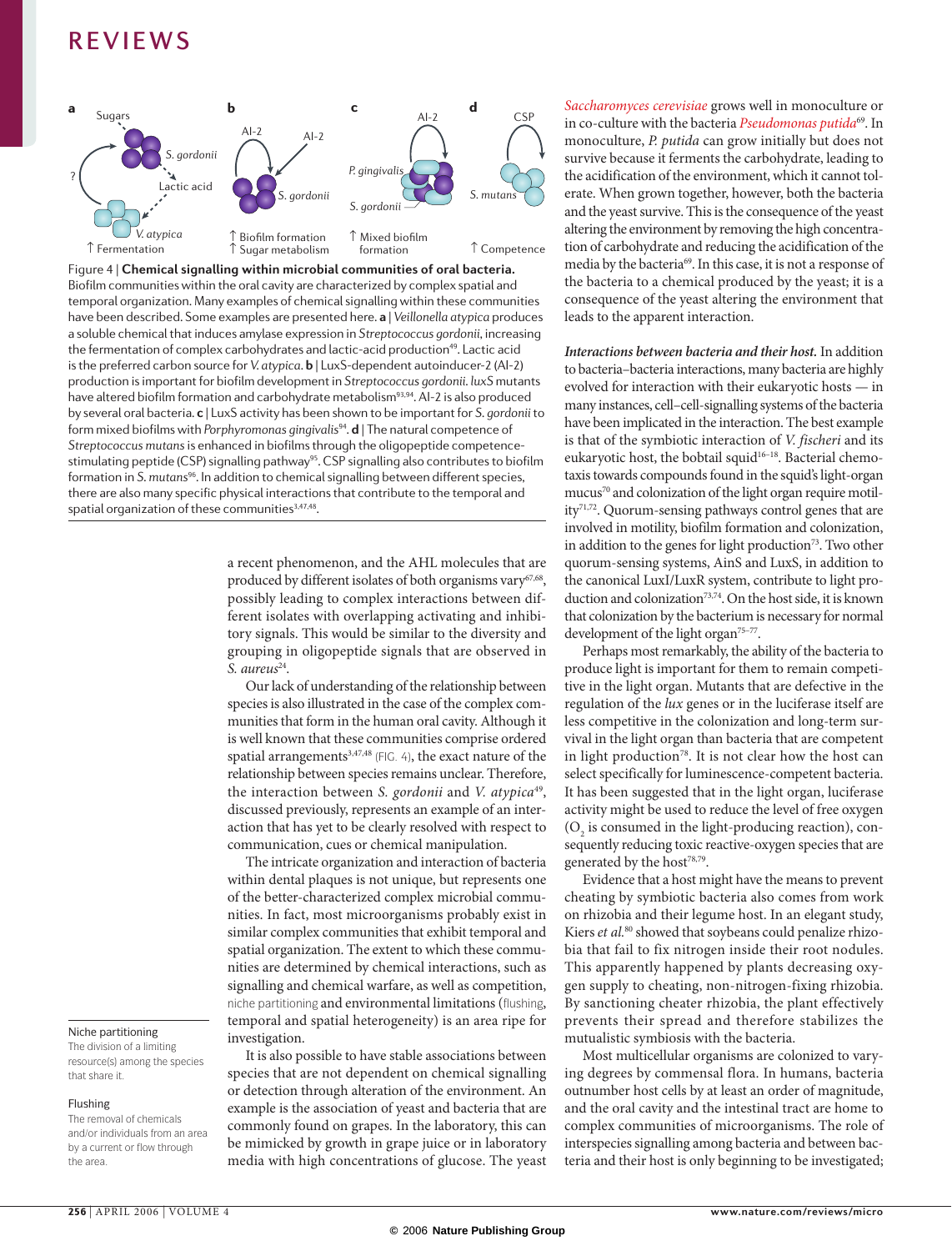there is a vast array of interactions between commensal flora and the host immune system that are only partially understood. Undoubtedly, bacterially derived small molecules will be an important part of this dynamic ecology, and specific roles of quorum-sensing signals are being defined in some systems.

Some interactions of bacteria with their eukaryotic hosts provide examples that might best be described as chemical manipulation. One such example is the action of AHLs on the immune system. It has been shown that the *N-*3-oxododecanoyl homoserine lactone that is produced by *P. aeruginosa* can have varying effects on host cells, including the induction of apoptosis<sup>81,82</sup> and immunomodulatory activity<sup>83-86</sup>. Therefore, it seems that *P. aeruginosa* is capable of manipulating its host through these small quorum-sensing chemicals. Interestingly, host cells have the capability to inactivate the AHL system<sup>87</sup>, implying chemical warfare between the host and the pathogen. Another example is the production of quorum-sensing inhibitory molecules by the host, as seen in the marine algae *Delisea pulchra*, which produces a brominated furanone that acts as a competitive inhibitor of the AHL-signalling system of bacteria that colonize the surface of the algae<sup>88,89</sup>.

#### **Perspectives**

This review reveals that the nature of interactions through quorum-sensing chemicals is not simply cooperative communication, but involves other interactions such as cues and chemical manipulations. Furthermore, these chemical signals might also have a role in conflicts, both within and between species. The nature of the chemical interaction is important to take into account when studying why and how bacteria react to the chemical substances produced by other bacteria or the host, and the molecular basis of autoinducers (speed of evolution, quantity of substances produced, specificity of the chemical, and so on). It should be emphasized that whether the chemical moiety is defined as a signal or a cue does not alter the significance of the interaction. Moreover, attempting to define the interaction in these terms, rather than with more generic descriptors, might provide insights into the structure of the particular microbial community. In broader terms, it is also important to bridge the link between microbiology and the field of ecology–evolution to make progress in our understanding of quorum sensing, and to develop bacteria as model organisms in ecology–evolution.

- 1. Greenberg, E. P. Bacterial communication: tiny teamwork. *Nature* **424**, 134 (2003).
- 2. Henke, J. M. & Bassler, B. L. Bacterial social engagements. *Trends Cell Biol.* **14**, 648–656 (2004).
- Kolenbrander, P. E., Egland, P. G., Diaz, P. I. & Palmer, R. J. Jr. Genome–genome interactions: bacterial
- communities in initial dental plaque. *Trends Microbiol.*  **13**, 11–15 (2005). 4. Lyon, G. J. & Novick, R. P. Peptide signaling in
- *Staphylococcus aureus* and other Gram-positive bacteria. *Peptides* **25**, 1389–1403 (2004). Parsek, M. R. & Greenberg, E. P. Sociomicrobiology:
- the connections between quorum sensing and biofilms. *Trends Microbiol.* **13**, 27–33 (2005).
- 6. Crespi, B. J. The evolution of social behavior in microorganisms. *Trends Ecol. Evol.* **16**, 178–183 (2001).
- 7. Bourke, A. F. G. & Franks, N. R. *Social Evolution in Ants* (Princeton University Press, Princeton,1995).
- 8. Hamilton, W. D. The genetical evolution of social behaviour. I. *J. Theor. Biol.* **7**, 1–16 (1964). 9. Hamilton, W. D. The genetical evolution of social
- behaviour. II. *J. Theor. Biol.* **7**, 17–52 (1964).
- 10. Keller, L. *Levels of Selection in Evolution* (Princeton University Press, Princeton 1999). **A book that reviews examples of conflicts that occur at the different levels of biological organization (for example, between genes within organisms and between organisms within social groups).**
- 11. Szathmary, E. & Maynard Smith, J. *The Major Transitions in Evolution* (Freeman Press, Oxford 1995).
- 12. Keller, L. & Reeve, H. K. Kin selection. In *Encyclopedia of Evolution* 595–600 (Oxford University Press, Oxford, 2002).
- 13. Queller, D. C. Does population viscosity promote kin selection? *Trends Ecol. Evol.* **7**, 322–324 (1992).
- 14. Redfield, R. J. Is quorum sensing a side effect of diffusion sensing? *Trends Microbiol.* **10**, 365–370 (2002). **A thought-provoking commentary that challenges**

## **the conventional view of quorum sensing.** 15. Shompole, S. *et al.* Biphasic intracellular expression of

- *Staphylococcus aureus* virulence factors and evidence for Agr-mediated diffusion sensing. *Mol. Microbiol.*  **49**, 919–927 (2003).
- 16. McFall-Ngai, M. J. Negotiations between animals and bacteria: the 'diplomacy' of the squid–*Vibrio* symbiosis. *Comp. Biochem. Physiol. A Mol. Integr. Physiol.* **126**, 471–480 (2000).
- 17. Ruby, E. G. The *Euprymna scolopes*–*Vibrio fischeri* symbiosis: a biomedical model for the study of bacterial colonization of animal tissue. *J. Mol. Microbiol. Biotechnol.* **1**, 13–21 (1999).
- 18. Visick, K. L. Layers of signaling in a bacterium–host association. *J. Bacteriol.* **187**, 3603–3606 (2005).
- 19. Hastings, J. W. & Greenberg, E. P. Quorum sensing: the explanation of a curious phenomenon reveals a common characteristic of bacteria. *J. Bacteriol.* **181**, 2667–2668 (1999).
- 20. Sachs, J. L., Mueller, U. G., Wilcox, T. P. & Bull, J. J. The evolution of cooperation. *Q. Rev. Biol.* **79**, 135–160 (2004). **A review of the mechanisms and selective forces that can maintain cooperation within and between**
- **species.** 21. Manefield, M. & Turner, S. L. Quorum sensing in context: out of molecular biology and into microbial
- ecology. *Microbiology* **148**, 3762–3764 (2002). Kleerebezem, M., Quadri, L. E., Kuipers, O. P. & de Vos, W. M. Quorum sensing by peptide
- pheromones and two-component signal-transduction systems in Gram-positive bacteria. *Mol. Microbiol.* **24**, 895–904 (1997). 23. Mayville, P. *et al.* Structure–activity analysis of
- synthetic autoinducing thiolactone peptides from *Staphylococcus aureus* responsible for virulence. *Proc. Natl Acad. Sci. USA* **96**, 1218–1223 (1999).
- 24. Ji, G., Beavis, R. & Novick, R. P. Bacterial interference caused by autoinducing peptide variants. *Science* **276**, 2027–2030 (1997).
- 25. Lyon, G. J., Wright, J. S., Muir, T. W. & Novick, R. P. Key determinants of receptor activation in the *agr* autoinducing peptides of *Staphylococcus aureus*. *Biochemistry* **41**, 10095–10104 (2002).
- 26. Eberl, L. *N*-acyl homoserinelactone-mediated gene regulation in Gram-negative bacteria. *Syst. Appl.*
- *Microbiol.* **22**, 493–506 (1999). 27. Fuqua, C., Parsek, M. R. & Greenberg, E. P. Regulation of gene expression by cell-to-cell communication: acyl-homoserine lactone quorum sensing. *Annu. Rev. Genet.* **35**, 439–468 (2001).
- 28. Pearson, J. P. *et al.* Structure of the autoinducer required for expression of *Pseudomonas aeruginosa* virulence genes. *Proc. Natl Acad. Sci. USA* **91**, 197–201 (1994).
- 29. Winson, M. K. *et al.* Multiple *N*-acyl-L-homoserine lactone signal molecules regulate production of virulence determinants and secondary metabolites in *Pseudomonas aeruginosa*. *Proc. Natl Acad. Sci. USA* **92**, 9427–9431 (1995).
- 30. Shaw, P. D. *et al.* Detecting and characterizing *N*-acylhomoserine lactone signal molecules by thin-layer chromatography. *Proc. Natl Acad. Sci. USA* **94**, 6036–6041 (1997).
- 31. Surette, M. G., Miller, M. B. & Bassler, B. L. Quorum sensing in *Escherichia coli*, *Salmonella typhimurium*, and *Vibrio harveyi*: a new family of genes responsible for autoinducer production. *Proc. Natl Acad. Sci. USA* **96**, 1639–1644 (1999).
- Xavier, K. B. & Bassler, B. L. LuxS quorum sensing: more than just a numbers game. *Curr. Opin. Microbiol.* **6**, 191–197 (2003).
- 33. Vendeville, A., Winzer, K., Heurlier, K., Tang, C. M. & Hardie, K. R. Making 'sense' of metabolism: autoinducer-2, LuxS and pathogenic bacteria. *Nature*
- *Rev. Microbiol.* **3**, 383–396 (2005). 34. Sun, J., Daniel, R., Wagner-Dobler, I. & Zeng, A. P. Is autoinducer-2 a universal signal for interspecies communication: a comparative genomic and phylogenetic analysis of the synthesis and signal transduction pathways. *BMC Evol. Biol.* **4**, 36 (2004).
- Schauder, S., Shokat, K., Surette, M. G. & Bassler, B. L. The LuxS family of bacterial autoinducers: biosynthesis of a novel quorum-sensing signal molecule. *Mol. Microbiol.* **41**, 463–476 (2001).
- 36. Burgess, N. A. *et al.* LuxS-dependent quorum sensing *in Porphyromonas gingivalis* modulates protease and haemagglutinin activities but is not essential for virulence. *Microbiology* **148**, 763–772 (2002).
- 37. Chen, X. *et al.* Structural identification of a bacterial quorum-sensing signal containing boron. *Nature* **415**, 545–549 (2002).

**This paper reports the structure of AI-2 as it is bound in the** *Vibrio harveyi* **receptor LuxP complexed with boron (see also reference 41).**

- 38. Miller, S. T. *et al. Salmonella typhimurium* recognizes a chemically distinct form of the bacterial quorumsensing signal AI-2. *Mol. Cell* **15**, 677–687 (2004).
- 39. Winzer, K., Hardie, K. R. & Williams, P. LuxS and autoinducer-2: their contribution to quorum sensing and metabolism in bacteria. *Adv. Appl. Microbiol.* **53**, 291–396 (2003).
- 40. Travisano, M. & Velicer, G. J. Strategies of microbial cheater control. *Trends Microbiol.* **12**, 72–78 (2004).
- 41. Velicer, G. J. Social strife in the microbial world. *Trends Microbiol.* **11**, 330–337 (2003).
- **This review provides examples of selfish strategies that undermine cooperative behaviour across various microbial systems.**
- 42. Maynard Smith, J. & Harper, D. *Animal Signals* (Oxford University Press, Oxford, 2003). **A book that discusses, from a theoretical perspective, the problem of communication in animals.**
- 43. Duan, K., Dammel, C., Stein, J., Rabin, H. & Surette, M. G. Modulation of *Pseudomonas aeruginosa* gene expression by host microflora through interspecies communication. *Mol. Microbiol.*  **50**, 1477–1491 (2003).